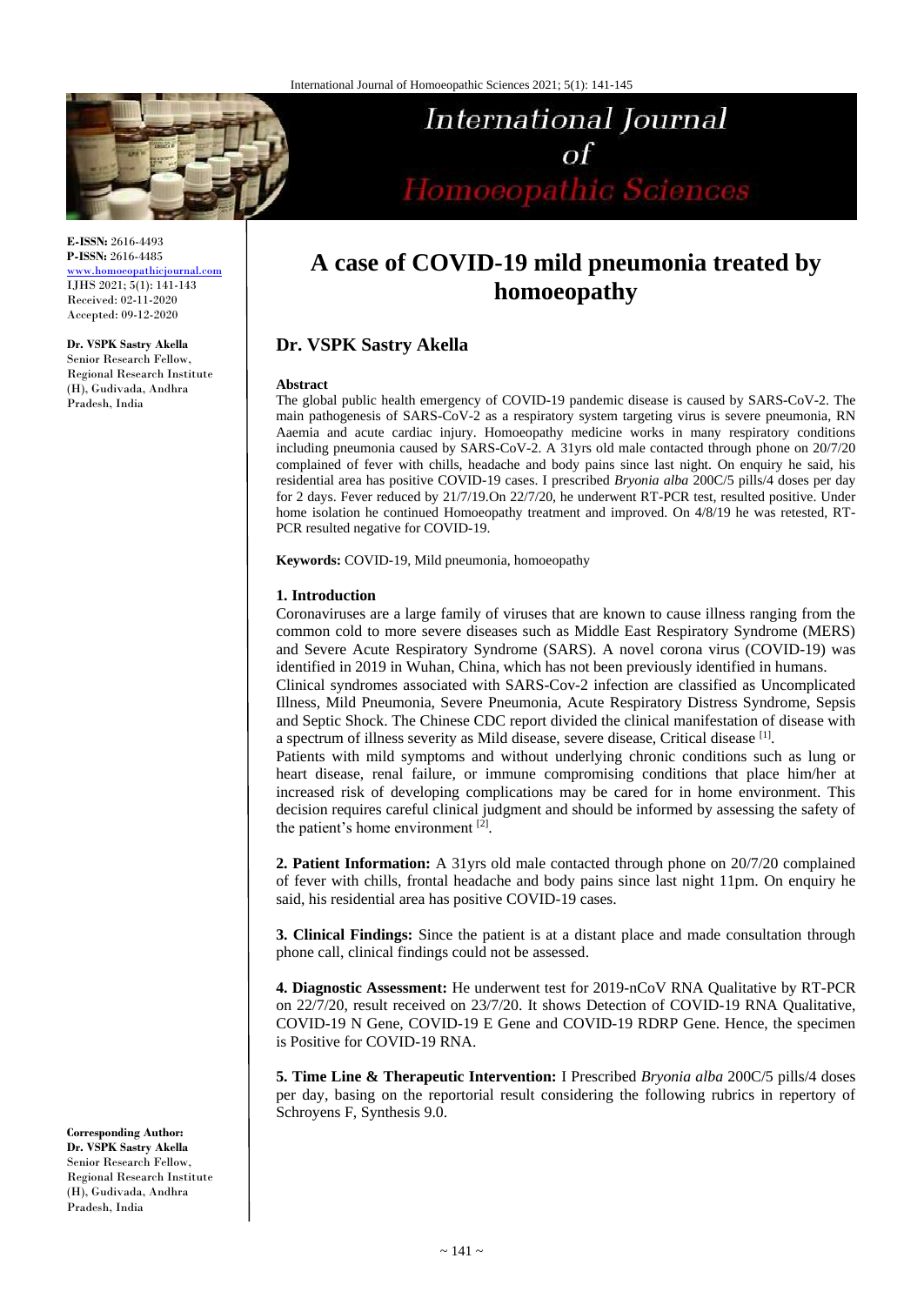| Fever-Chills, with          |
|-----------------------------|
| Fever-Night-midnight before |
| Head-Pain-forehead-in       |
| Generals-Pain-Muscles       |
| Stomach-Thirstless          |

### **Table 1:** Rubrics selected

**6. Follow-Up and Outcomes:** Under home isolation he continued Homoeopathy treatment as shown in the table 2.

| S.             | Date of          | <b>Symptoms</b>                                                                                                                                 | <b>Medicine prescribed</b>                                                  |
|----------------|------------------|-------------------------------------------------------------------------------------------------------------------------------------------------|-----------------------------------------------------------------------------|
| No             | <b>Follow-up</b> |                                                                                                                                                 |                                                                             |
| $\mathbf{1}$   | 21/7/20          | Fever with chills reduced, headache and body pains slightly reduced                                                                             | Bryonia alba 200C/5 pills/4 doses per day                                   |
| $\overline{c}$ | 22/7/20          | No fever, headache and body pains reduced                                                                                                       | Bryonia alba 200C/5 pills/4 doses per day                                   |
| $\overline{3}$ | 23/7/20          | No fever, headache and body pains, Complained of slight weakness.                                                                               | Bryonia alba 200C/5 pills/4 doses per day                                   |
| $\overline{4}$ | 24/7/20          | No fever, headache and body pains, slight weakness persisting, complained of<br>cold and dry cough.                                             | Bryonia alba 200C/5 pills/4 doses per day                                   |
| 5              | 25/7/20          | No fever, headache and body pains, slight weakness persisting, cold and dry<br>cough reduced.                                                   | Bryonia alba 200C/5 pills/4 doses per day                                   |
| 6              | 26/7/20          | No fever, headache and body pains, weakness reduced, cold and dry cough<br>slightly persisting, complained of slight discomfort in chest.       | Bryonia alba 200C/5 pills/4 doses per day                                   |
| 7              | 27/7/20          | No fever, headache, body pains, cold and dry cough. Slight discomfort in<br>chest persisting, complained of weakness moderately.                | Arsenicum album 200C/5 pills/4 doses per<br>dav                             |
| 8              | 28/7/20          | No fever, headache and body pains, weakness reduced, cold, dry cough<br>reduced, complained of discomfort in chest moderately persisting.       | Bryonia alba 200C/5 pills/1dose every 1<br>hourly (6 doses advised per day) |
| 9              | 29/7/20          | No fever, headache and body pains, weakness reduced, cold reduced,<br>discomfort in chest reduced moderately, dry cough present in the morning. | Bryonia alba 200C/5 pills/1dose every 3<br>hourly (5 doses advised per day) |
| 10             | 30/7/20          | No fever, headache and body pains, weakness reduced, cold reduced,<br>discomfort in chest reduced, dry cough reduced.                           | Bryonia alba 200C/5 pills/1dose every 4<br>hourly (4 doses advised per day) |
| 11             | 31/7/20          | No fever, headache and body pains, weakness reduced, cold reduced,<br>discomfort in chest occasionally present, dry cough reduced.              | Bryonia alba 200C/5 pills/1dose every 4<br>hourly (4 doses advised per day) |
| 12             | 1/8/20           | No fever, headache and body pains, weakness reduced, cold reduced,<br>discomfort in chest occasionally present, dry cough reduced.              | Bryonia alba 200C/5 pills/1dose every 4<br>hourly (4 doses advised per day) |
| 13             | 2/8/20           | No fever, headache and body pains, weakness reduced, cold reduced,<br>discomfort in chest occasionally present, dry cough reduced.              | Bryonia alba 200C/5 pills/1dose every 4<br>hourly (4 doses advised per day) |
| 14             | 3/8/20           | No fever, headache and body pains, weakness reduced, cold reduced,<br>discomfort in chest occasionally present, dry cough reduced.              | Bryonia alba 200C/5 pills/1dose every 4<br>hourly (4 doses advised per day) |
| 15             | 4/8/20           | No fever, headache and body pains. Weakness reduced, cold reduced,<br>discomfort in chest reduced, dry cough reduced.                           | Bryonia alba 200C/5 pills/1dose every 4<br>hourly (4 doses advised per day) |
| 16             | 5/8/20           | No fever, headache and body pains. Weakness reduced, cold reduced,<br>discomfort in chest reduced, dry cough reduced.                           | Bryonia alba 200C/5 pills/1dose every 4<br>hourly (4 doses advised per day) |

**Table 2:** Follow-up of the case

He was retested for 2019-nCoV RNA Qualitative by RT-PCR on 4/8/20, result received on 5/8/20. It shows No Detection of COVID-19 RNA Qualitative, COVID-19 N Gene, COVID-19 E Gene and COVID-19 RDRP Gene. The specimen is Negative for COVID-19 RNA.

### **7. Discussion**

The clinical picture of viral pneumonia differs from that of the bacterial pneumonia in which, fever and toxemia usually precede respiratory symptom by several days. Severe headache, malaise and anorexia are the characteristic features in the early stages  $[3]$ . A few days later appears dry, hacking, non-productive cough with retrosternal burning due to tracheitis and bronchitis. Chest radiography may show patchy or diffuse consolidation  $[4]$ . Thus, the above case, clinically diagnosed as COVID-19 Mild Pneumonia, was successfully treated with Homeopathy medicine alone under home isolation according to the guidelines with support of digital pulse oxy meter for monitoring SpO2. Vit. B complex and vit. C supplement were advised along with nutritious diet daily.

# **8. Conclusion**

The treatment in Homoeopathy doesn't depend on

nosological terms, but upon pathogenesis and clinical presentation of disease in every particular patient in an individualized manner. Homoeopathy system with the vast literature in Materia Medica provides medicines with the similar picture of pneumonia, which act curatively in the condition of pneumonia. We don't need to panic about developing a new medicine, with the emergence of every new disease. Basing on the Homeopathic law of similars, upon accurate observation, we can easily find a remedy that suits the clinical presentation of every disease including COVID-19.

9. Patient Perspective: Patient felt better with homoeopathy treatment, noticed symptomatic relief and general improvement every following day. He felt assured with Tele medicine consultation and support, as and when required. He felt very much happy when his RT-PCR retest resulted negative for COVID-19. He further suggested, Homoeopathy as a better mode of treatment for COVID-19 positive patients under home isolation through Telemedicine service.

**10. Informed Consent:** Yes, Informed consent was obtained from the patient.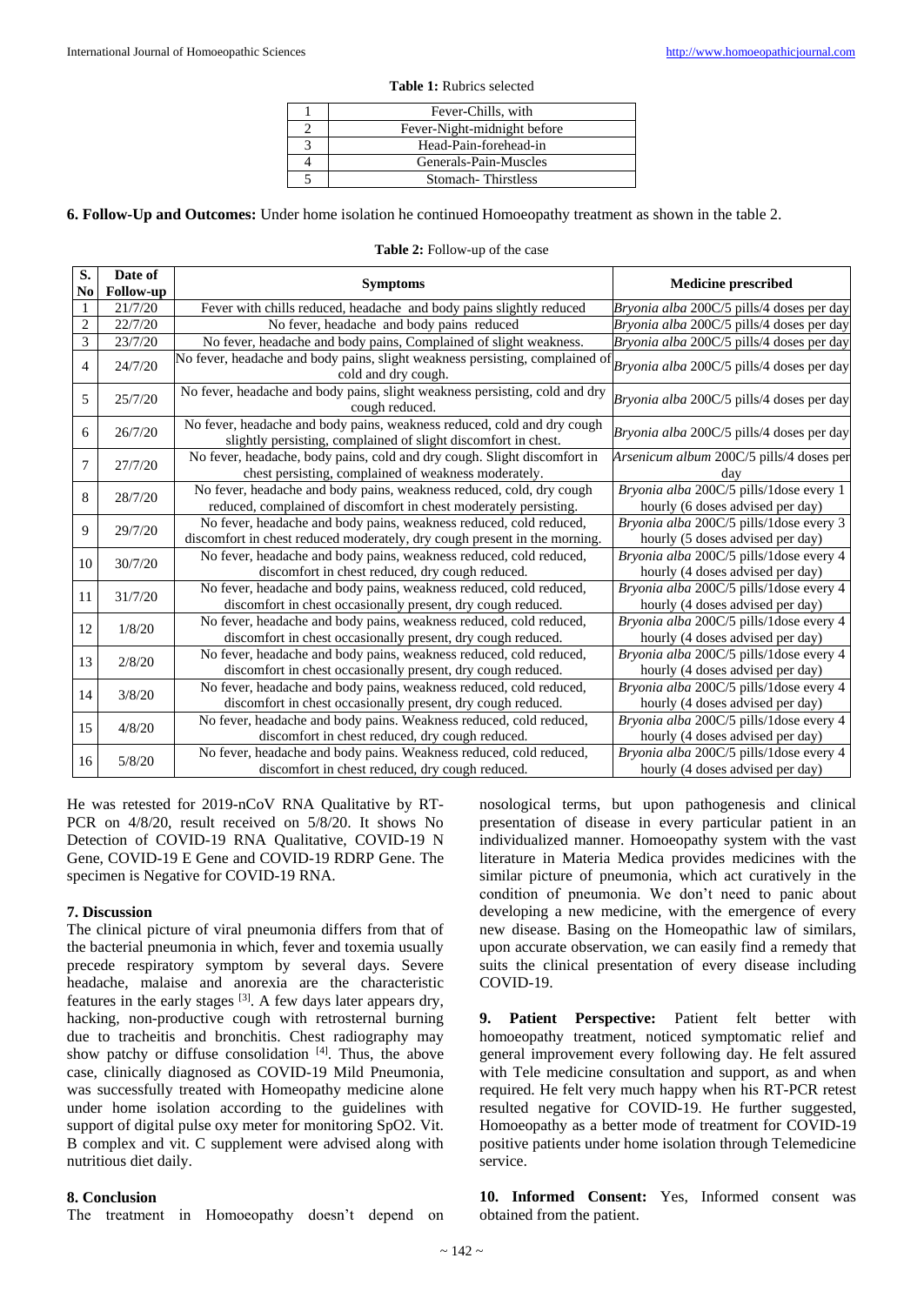# Diagnosis Benchmarked



PIN23072028313 PATIENT NAME PIN No. TIN23072044174 AGE 31Years TIN No. **SEX** MALE COLLECTION DATE, TIME 22 Jul 2020, 13:00 **Dr.NARESH** 22 Jul 2020, 15:00 REF. DOCTOR RECEIVING DATE, TIME LOCATION **HYDERABAD** REPORTING DATE, TIME 23 Jul 2020, 12:39 CLIENT **SRI SWASTIK HOSPITAL** SAMPLE TYPE ORO & NASOPHARYNGEAL SWAB

**REPORT** 

# **LABORATORY MEDICINE - MOLECULAR VIROLOGY** 2019-nCoV RNA QUALITATIVE by Real Time PCR

| <b>TEST DESCRIPTION</b>                                                               | <b>STATUS</b>       | <b>REFERENCE</b>         |  |
|---------------------------------------------------------------------------------------|---------------------|--------------------------|--|
| COVID -19 (2019 - nCoV) RNA QUALITATIVE<br>(RGQ real time PCR using Tagman Chemistry) | <b>DETECTED</b>     |                          |  |
| COVID -19 (2019 - nCoV) N Gene                                                        | DETECTED            |                          |  |
| COVID-19 (2019 - nCoV) E Gene                                                         | <b>DETECTED</b>     | DETECTED<br>NOT DETECTED |  |
| COVID-19 (2019 - nCoV) RdRP Gene                                                      | <b>DETECTED</b>     |                          |  |
| NON TEMPLATE CONTROL (NTC)                                                            | <b>NOT DETECTED</b> |                          |  |
| INTERNAL CONTROL (IC)                                                                 | DETECTED            |                          |  |
| <b>POSITIVE CONTROL (PC)</b>                                                          | <b>DETECTED</b>     |                          |  |

COMMENTS: The specimenisDETECTED for COVID-19 (2019 - nCoV) RNA

### **BACKGROUND:**

COVID-19 is a novel coronavirus belongs to genera Betacoronavirus. COVID-19 is containing single-stranded (positive-sense) RNA associated with a nucleoprotein within a capsid comprised of matrix protein. A typical CoV contains at least six ORFs in its genome. All the structural and accessory proteins are translated from the snRNAs of CoVs. Four main structural proteins are encoded by ORFs 10, 11 on the one-third of the genome near the 3'-terminus.

### **RT-PCR (Quantitative):**

Real time PCR is a sensitive, accurate and efficient method for detection of COVID-19 RNA from naso/oro pharyngeal swabs or body fluids. In the present assay three gene markers namely E, N and RdRP are amplified using primers and probe based on Tagman Chemistry. The sample is co amplified with an internal control (IC)

### NOTE:

- ICMR Regd. No. for COVID 19 testing : BIOGNOSYS TECHNOLOGIES INDIA PVT LTD, HYDERABD BTPLH001
- Test conducted on Nasopharyngeal & Oropharyngeal Swabs. ٠
- Testing for SARS-CoV-2 was performed on a commercial ICMR approved RT-PCR kit/US FDA EUA/CE IVD approved kits.
- Negative result does not rule out the possibility of Covid-19 infection. Presence of inhibitors, mutations & insufficient RNA specific to SARS-CoV-2 can influence the test result. Kindly correlate the results with clinical findings. A negative result in a single upper respiratory tract sample does not rule out SARS-CoV-2 infection. Hence in such cases a repeat sample should be sent. Lower respiratory tract samples like Sputum, BAL, ET aspirate are appropriate samples especially in severe and progressive lung disease
- Kindly consult referring Physician / Authorized hospitals for appropriate follow up
- As per ICMR guidelines, the contact and test details of all patientsundergoing COVID-19 testing need to be uploaded on the ICMR reporting portaland the same will be accessed by stakeholders including IDSP, MoHFW for timelyinitiation of contact tracing and appropriate control measures.

END OF THE REPORT

Dr. SRIDEVI V Consultant Molecular Biologist

Dr. V. V. RAMACHANDRA RAO

Authorized Signatory

#8-148/174/11, Near ALEAP Industrial Area, NRI Colony, PRAGATHI NAGAR, HYDERABAD - 500 090, INDIA. 1 8885566355 8 040 48576199 2 ceo@biognosys.in → www.biognosys.in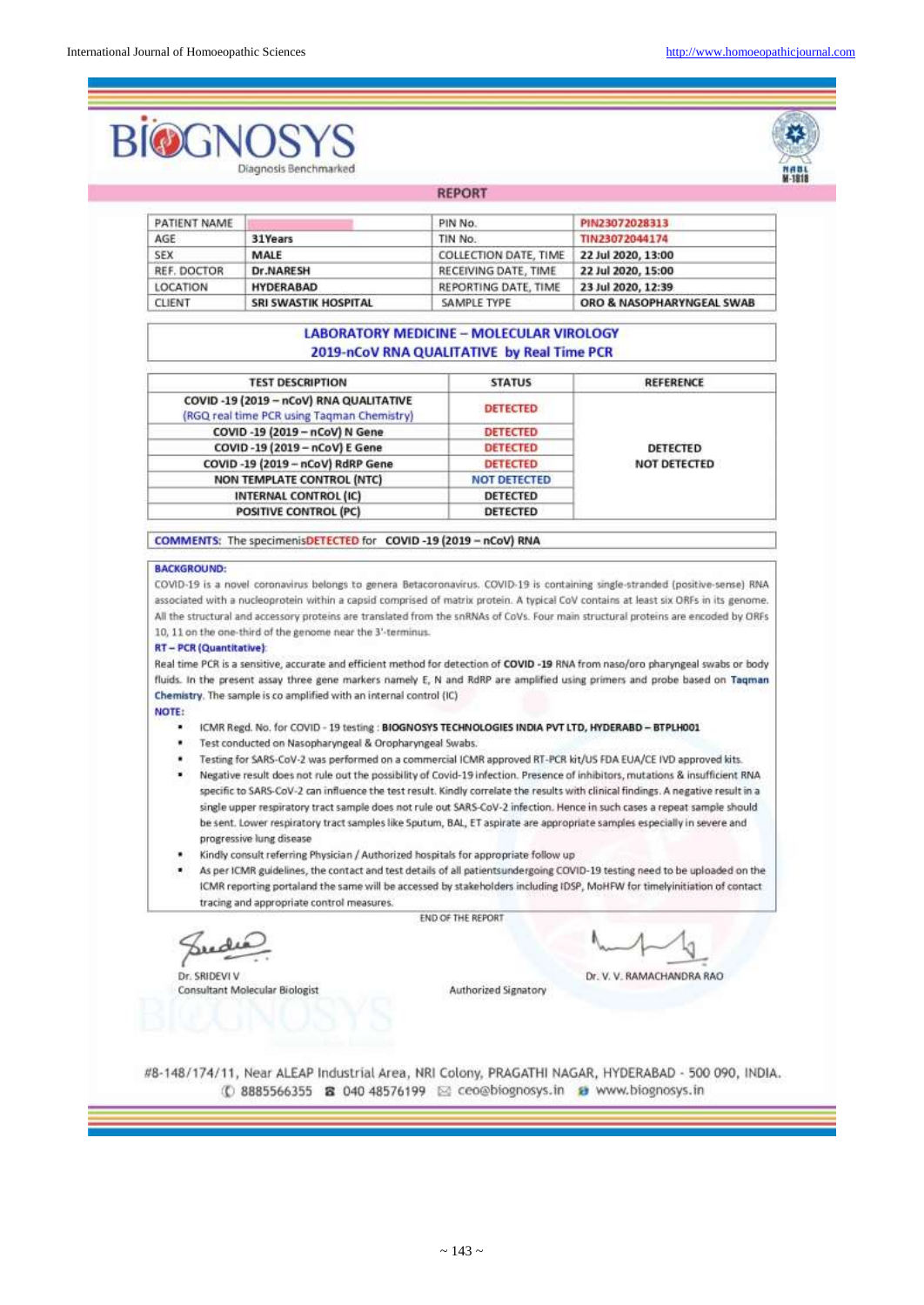### **BIOGI** ş Diagnosis Renchmarked REPORT PATIENT NAME PIN No. PIN05082030138 AGE 31Years TIN No TIN05082046470 SEX MALE COLLECTION DATE, TIME 04 Aug 2020, 15:00 REF. DOCTOR **Dr.NARESH** RECEIVING DATE, TIME 04 Aug 2020, 18:30 LOCATION **HYDERABAD** REPORTING DATE, TIME 05 Aug 2020, 17:03 **SRI SWASTIK HOSPITAL** ORO & NASOPHARYNGEAL SWAB CLIENT SAMPLE TYPE **LABORATORY MEDICINE - MOLECULAR VIROLOGY** 2019-nCoV RNA QUALITATIVE by Real Time PCR **TEST DESCRIPTION REFERENCE STATUS** COVID -19 (2019 - nCoV) RNA QUALITATIVE **NOT DETECTED** (RGQ real time PCR using Tagman Chemistry) COVID-19 (2019 - nCoV) N Gene **NOT DETECTED** COVID -19 (2019 - nCoV) E Gene NOT DETECTED DETECTED COVID -19 (2019 - nCoV) RdRP Gene **NOT DETECTED** NOT DETECTED NON TEMPLATE CONTROL (NTC) NOT DETECTED **INTERNAL CONTROL (IC)** DETECTED POSITIVE CONTROL (PC) DETECTED COMMENTS: The specimenisNEGATIVEfor COVID-19 (2019 - nCoV) RNA **BACKGROUND** COVID-19 is a novel coronavirus belongs to genera Betacoronavirus. COVID-19 is containing single-stranded (positive-sense) RNA associated with a nucleoprotein within a capsid comprised of matrix protein. A typical CoV contains at least six ORFs in its genome. All the structural and accessory proteins are translated from the snRNAs of CoVs. Four main structural proteins are encoded by ORFs 10, 11 on the one-third of the genome near the 3'-terminus. **RT-PCR (Quantitative):** Real time PCR is a sensitive, accurate and efficient method for detection of COVID -19 RNAfrom naso/oro pharyngeal swabs or body fluids. In the present assay three gene markers namely E, N and RdRP are amplified using primers and probe based on Tagman Chemistry. The sample is co amplified with an internal control (IC) NOTE: ICMR Regd. No. for COVID - 19 testing : BIOGNOSYS TECHNOLOGIES INDIA PVT LTD, HYDERABD - BTPLH001 · Test conducted on Nasopharyngeal & Oropharyngeal Swabs. Testing for SARS-CoV-2 was performed on a commercial ICMR approved RT-PCR kit/US FDA EUA/CE IVD approved kits. Negative result does not rule out the possibility of Covid-19 infection. Presence of inhibitors, mutations & insufficient RNA specific to SARS-CoV-2 can influence the test result. Kindly correlate the results with clinical findings. A negative result in a single upper respiratory tract sample does not rule out SARS-CoV-2 infection. Hence in such cases a repeat sample should be sent. Lower respiratory tract samples like Sputum, BAL, ET aspirate are appropriate samples especially in severe and progressive lung disease Kindly consult referring Physician / Authorized hospitals for appropriate follow up As per ICMR guidelines, the contact and test details of all patientsundergoing COVID-19 testing need tobe uploaded on the ICMR reporting portaland the same will be accessed by stakeholders including IDSP, MoHFW for timelyinitiation of contact tracing and appropriate control measures. **END OF THE REPORT** du Dr. SRIDEVI V Dr. V. V. RAMACHANDRA RAO **Consultant Molecular Biologist** Authorized Signatory #8-148/174/11, Near ALEAP Industrial Area, NRI Colony, PRAGATHI NAGAR, HYDERABAD - 500 090, INDIA. (C 8885566355 & 040 48576199 E ceo@biognosys.in & www.biognosys.in

 $\sim$  144  $\sim$